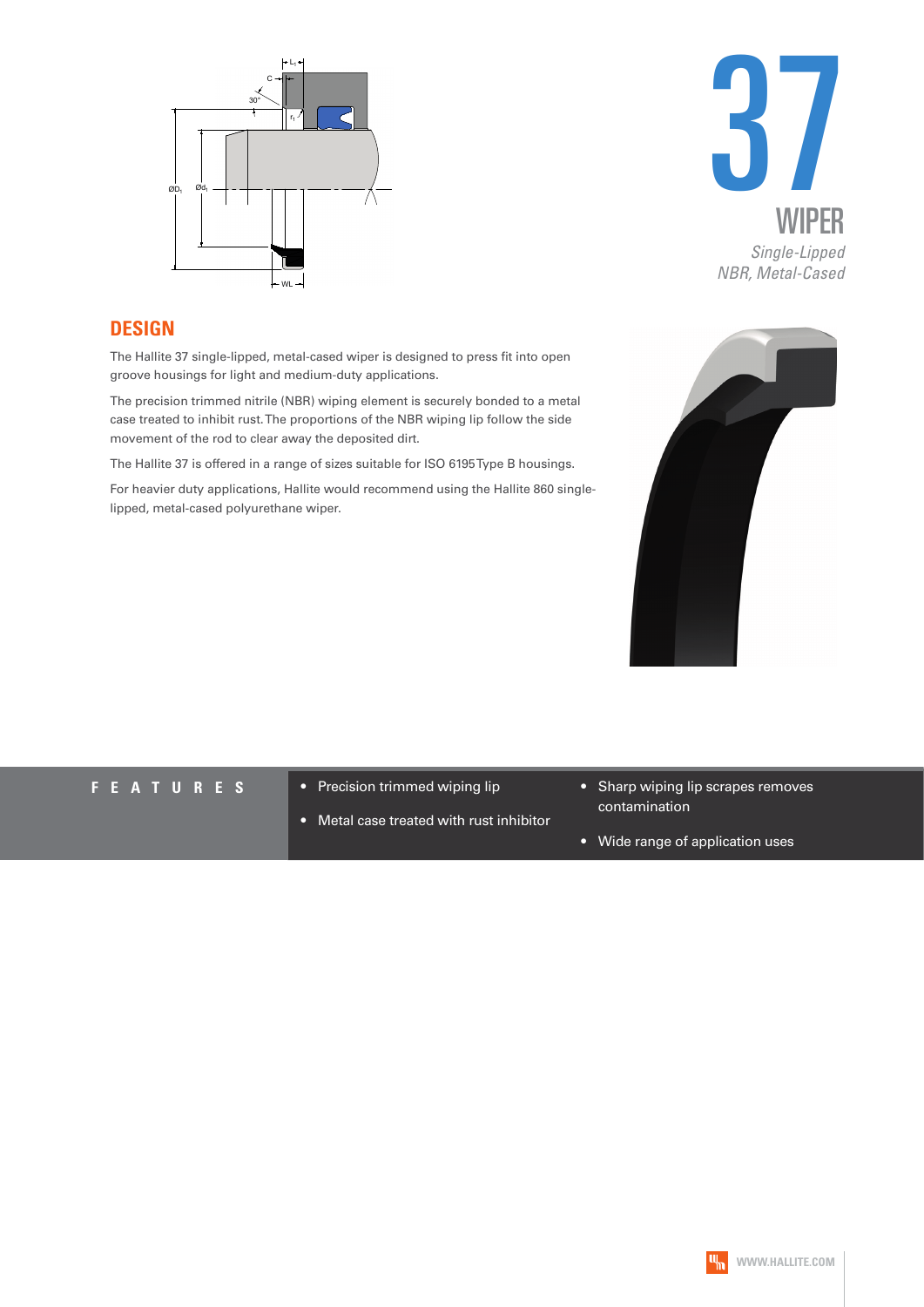#### **TECHNICAL DETAILS**

| <b>OPERATING CONDITIONS</b> | <b>METRIC</b>                     | <b>INCH</b>                   |
|-----------------------------|-----------------------------------|-------------------------------|
| <b>Maximum Speed</b>        | 1.0 <sub>m/sec</sub>              | 3.0 ft/sec                    |
| <b>Temperature Range</b>    | $-30^{\circ}$ C +100 $^{\circ}$ C | $-22^{\circ}F + 212^{\circ}F$ |

Not designed to scrape ice

Data given are maximum values and can apply depending on specific application. Maximum ratings of temperature, pressure, or operating speeds are dependent on fluid medium, surface, gap value, and other variables such as dynamic or static service. Maximum values are not intended for use together at the same time, e.g. max temperature and max pressure. Please contact your Hallite technical representative for application support.

| <b>SURFACE ROUGHNESS</b>                   | umRa              | umRz              | umRt              | <b>uinRa</b> | uinRz            | <b>uinRt</b> |
|--------------------------------------------|-------------------|-------------------|-------------------|--------------|------------------|--------------|
| <b>Dynamic Sealing Face Ød</b>             | $0.1 - 0.4$       | 1.6 max           | 4 max             | $4 - 16$     | $63 \text{ max}$ | $157$ max    |
| <b>Static Sealing Face ØD</b> <sub>1</sub> | $1.6 \text{ max}$ | $6.3 \text{ max}$ | 10 <sub>max</sub> | $63$ max     | $250$ max        | 394 max      |
| <b>Static Housing Faces L1</b>             | $3.2$ max         | 10 <sub>max</sub> | $16$ max          | $125$ max    | 394 max          | $630$ max    |

| <b>RADII</b>                  |           |           |
|-------------------------------|-----------|-----------|
| <b>Rod Diameter Ød.</b>       | $\leq 19$ | $\geq 19$ |
| <b>Min Chamfer C</b>          | 0.50      | 1.00      |
| Max Fillet Rad r <sub>1</sub> | 1.00      | 1.00      |

**NOTE**

**NOTE**

**NOTE**

Assembly chamfers are governed by the associated rod seal.

| <b>TOLERANCES</b> | Ød             |                |             |
|-------------------|----------------|----------------|-------------|
| mm                | f <sub>9</sub> | H <sub>8</sub> | $+0.50 - 0$ |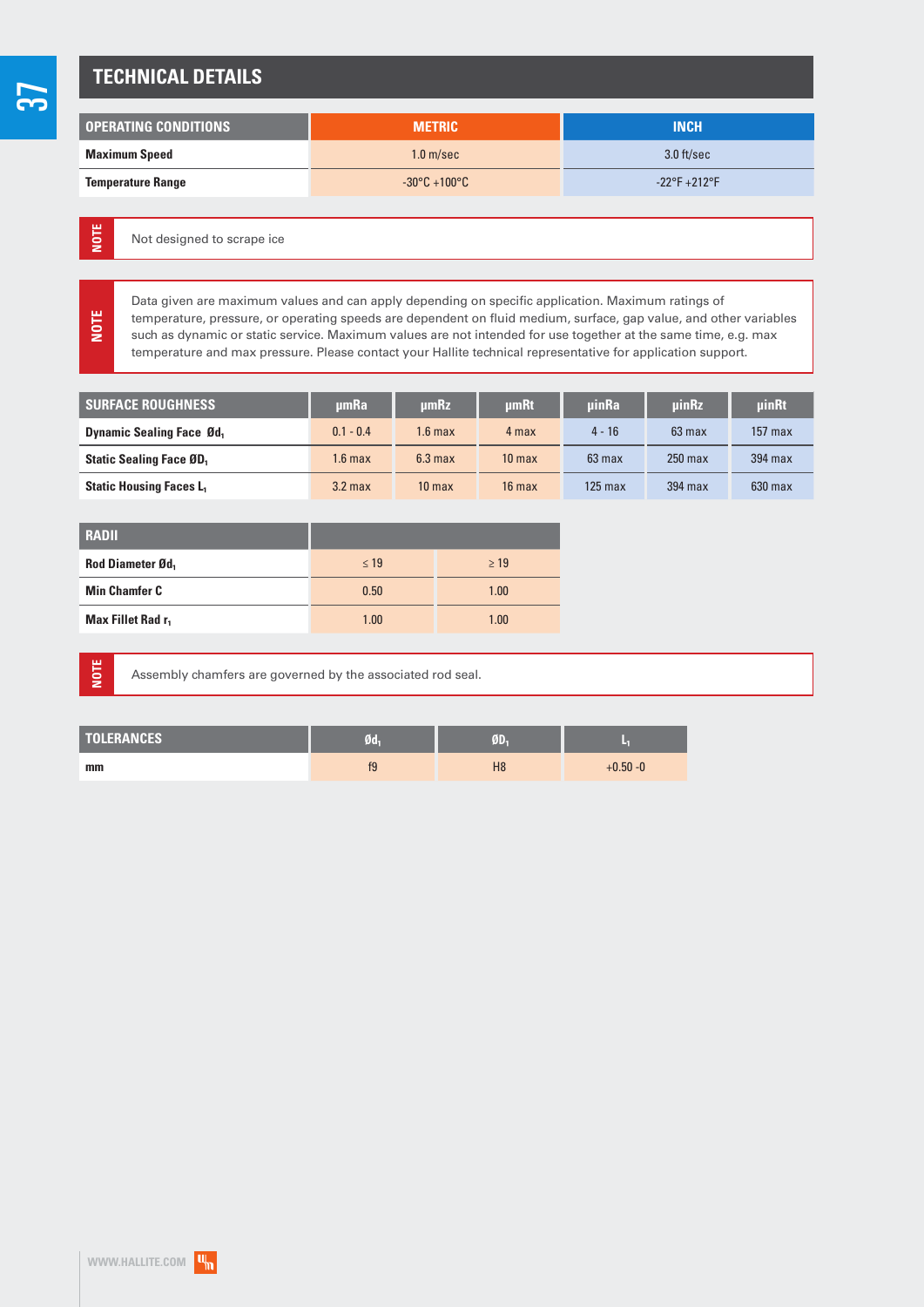



|                   |                                                                        |        | <b>METRIC</b>    |                                        |           |          |
|-------------------|------------------------------------------------------------------------|--------|------------------|----------------------------------------|-----------|----------|
| $\mathfrak{gd}_1$ | <b>TOL</b><br>f9                                                       | $ØD_1$ | <b>TOL</b><br>H8 | $\mathsf{L}_\mathsf{t}$<br>$+0.50 - 0$ | <b>WL</b> | PART No. |
| $8.00\,$          | $-0.01$                                                                | 14.00  | $0.03\,$         | 3.50                                   | $5.00\,$  | 8759200  |
|                   | $-0.05$                                                                |        | $0.00\,$         |                                        |           |          |
| 10.00             | $-0.01$                                                                | 16.00  | $0.03\,$         | 3.00                                   | 4.50      | 6644400  |
|                   | $-0.05$                                                                |        | $0.00\,$         |                                        |           |          |
| 10.00             | $-0.01$                                                                | 18.00  | 0.03             | $5.00$                                 | 8.00      | 8759300‡ |
|                   | $-0.05$                                                                |        | $0.00\,$         |                                        |           |          |
| 12.00             | $-0.02$                                                                | 20.00  | 0.03             | 4.00                                   | 6.00      | 6644500  |
|                   | $-0.06$                                                                |        | $0.00\,$         |                                        |           |          |
| 12.00             | $-0.02$                                                                | 22.00  | $0.03\,$         | $5.00$                                 | $8.00\,$  | 8759400  |
|                   | $-0.06$                                                                |        | $0.00\,$         |                                        |           |          |
| 14.00             | $-0.02$                                                                | 20.00  | 0.03             | 4.00                                   | $5.00\,$  | 8759500  |
|                   | $-0.06$                                                                |        | $0.00\,$         |                                        |           |          |
| 14.00             | $-0.02$                                                                | 22.00  | 0.03             | 3.00                                   | 4.00      | 8759600  |
|                   | $-0.06$                                                                |        | $0.00\,$         |                                        |           |          |
| 15.00             | $-0.02$                                                                | 25.00  | $0.03\,$         | $5.00$                                 | $8.00\,$  | 8759700  |
|                   | $-0.06$                                                                |        | $0.00\,$         |                                        |           |          |
| 16.00             | $-0.02$                                                                | 22.00  | 0.03             | 3.00                                   | 4.00      | 8759800  |
|                   | $-0.06$                                                                |        | $0.00\,$         |                                        |           |          |
| 16.00             | $-0.02$                                                                | 22.00  | $0.03\,$         | 3.50                                   | $5.00\,$  | 8759900  |
|                   | $-0.06$                                                                |        | $0.00\,$         |                                        |           |          |
| 16.00             | $-0.02$                                                                | 26.00  | $0.03\,$         | $5.00\,$                               | $8.00\,$  | 6644600  |
|                   | $-0.06$                                                                |        | $0.00\,$         |                                        |           |          |
| 18.00             | $-0.02$                                                                | 26.00  | 0.03             | $5.00$                                 | $7.00$    | 8760000  |
|                   | $-0.06$                                                                |        | $0.00\,$         |                                        |           |          |
| 18.00             | $-0.02$                                                                | 28.00  | $0.03\,$         | $7.00$                                 | 10.00     | 8760100‡ |
|                   | $-0.06$                                                                |        | $0.00\,$         |                                        |           |          |
| 20.00             | $-0.02$                                                                | 26.00  | $0.03\,$         | 4.00                                   | $7.00\,$  | 8760200  |
|                   | $-0.07$                                                                |        | $0.00\,$         |                                        |           |          |
| 20.00             | $-0.02$                                                                | 28.00  | 0.03             | 3.50                                   | $5.00\,$  | 6644700  |
|                   | $-0.07$                                                                |        | 0.00             |                                        |           |          |
| 20.00             | $-0.02$                                                                | 28.00  | 0.03             | $5.00$                                 | 8.00      | 8760300  |
|                   | $-0.07$                                                                |        | 0.00             |                                        |           |          |
| 20.00             | $-0.02$                                                                | 30.00  | 0.03             | 4.00                                   | 6.00      | 6644800  |
|                   | $-0.07$                                                                |        | $0.00\,$         |                                        |           |          |
| <b>NOTE</b>       | Part numbers suffixed by "#" indicate housing sizes to meet ISO 6195A. |        |                  |                                        |           |          |

**PART NUMBERS ON THIS PAGE ARE LISTED IN THE STANDARD MATERIAL OPTION. FOR MATERIAL VARIATIONS OR FOR CUSTOM SIZES, MATERIALS, OR SEAL DESIGNS, PLEASE CONTACT YOUR LOCAL HALLITE REPRESENTATIVE.**

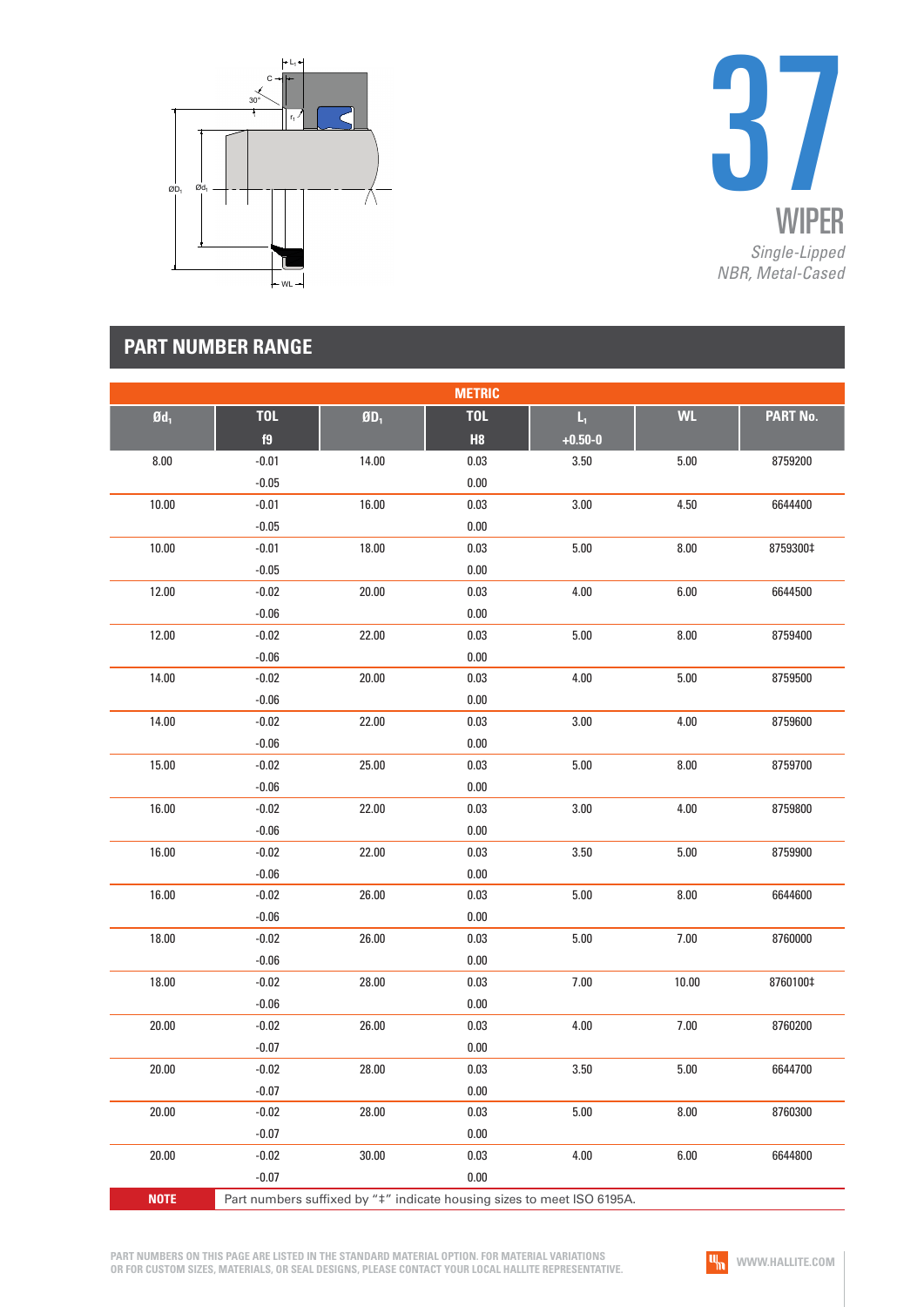



| <b>METRIC</b>     |            |                                  |            |                                                                                   |           |          |
|-------------------|------------|----------------------------------|------------|-----------------------------------------------------------------------------------|-----------|----------|
| $\mathfrak{gd}_1$ | <b>TOL</b> | $\boldsymbol{0}\boldsymbol{D}_1$ | <b>TOL</b> | $\mathsf{L}_1$                                                                    | <b>WL</b> | PART No. |
|                   | f9         |                                  | H8         | $+0.50 - 0$                                                                       |           |          |
| 20.00             | $-0.02$    | 30.00                            | $0.03\,$   | $5.00\,$                                                                          | $8.00\,$  | 8760400  |
|                   | $-0.07$    |                                  | $0.00\,$   |                                                                                   |           |          |
| 20.00             | $-0.02$    | 30.00                            | $0.03\,$   | $7.00\,$                                                                          | 10.00     | 6644900‡ |
|                   | $-0.07$    |                                  | $0.00\,$   |                                                                                   |           |          |
| 22.00             | $-0.02$    | 28.00                            | $0.03\,$   | $5.00\,$                                                                          | 8.00      | 8760500  |
|                   | $-0.07$    |                                  | $0.00\,$   |                                                                                   |           |          |
| 22.00             | $-0.02$    | 32.00                            | $0.04\,$   | $5.00\,$                                                                          | $8.00\,$  | 8760600  |
|                   | $-0.07$    |                                  | $0.00\,$   |                                                                                   |           |          |
| 22.00             | $-0.02$    | 32.00                            | 0.04       | $7.00$                                                                            | 10.00     | 8760700‡ |
|                   | $-0.07$    |                                  | $0.00\,$   |                                                                                   |           |          |
| 22.00             | $-0.02$    | 35.00                            | $0.04\,$   | $5.00\,$                                                                          | $8.00\,$  | 8760800  |
|                   | $-0.07$    |                                  | $0.00\,$   |                                                                                   |           |          |
| 25.00             | $-0.02$    | 35.00                            | 0.04       | 5.00                                                                              | 8.00      | 8760900  |
|                   | $-0.07$    |                                  | $0.00\,$   |                                                                                   |           |          |
| 25.00             | $-0.02$    | 35.00                            | $0.04\,$   | $7.00$                                                                            | 10.00     | 6588300‡ |
|                   | $-0.07$    |                                  | $0.00\,$   |                                                                                   |           |          |
| 28.00             | $-0.02$    | 38.00                            | $0.04\,$   | $5.00\,$                                                                          | $8.00\,$  | 8761000  |
|                   | $-0.07$    |                                  | $0.00\,$   |                                                                                   |           |          |
| 28.00             | $-0.02$    | 38.00                            | 0.04       | 7.00                                                                              | 10.00     | 6588400‡ |
|                   | $-0.07$    |                                  | $0.00\,$   |                                                                                   |           |          |
| 28.00             | $-0.02$    | 40.00                            | 0.04       | $7.00$                                                                            | 10.00     | 6645000  |
|                   | $-0.07$    |                                  | $0.00\,$   |                                                                                   |           |          |
| 30.00             | $-0.02$    | 40.00                            | $0.04\,$   | $5.00\,$                                                                          | $8.00\,$  | 6645100  |
|                   | $-0.07$    |                                  | $0.00\,$   |                                                                                   |           |          |
| 30.00             | $-0.02$    | 40.00                            | 0.04       | 7.00                                                                              | 10.00     | 8761100  |
|                   | $-0.07$    |                                  | $0.00\,$   |                                                                                   |           |          |
| 30.00             | $-0.02$    | 45.00                            | $0.04\,$   | $5.00\,$                                                                          | $8.00\,$  | 8761200  |
|                   | $-0.07$    |                                  | $0.00\,$   |                                                                                   |           |          |
| 32.00             | $-0.03$    | 40.00                            | 0.04       | 4.00                                                                              | $7.00$    | 8761300  |
|                   | $-0.09$    |                                  | 0.00       |                                                                                   |           |          |
| 32.00             | $-0.03$    | 40.00                            | 0.04       | 7.00                                                                              | 10.00     | 8761400  |
|                   | $-0.09$    |                                  | 0.00       |                                                                                   |           |          |
| 32.00             | $-0.03$    | 42.00                            | 0.04       | $5.00\,$                                                                          | 7.00      | 6645200  |
|                   | $-0.09$    |                                  | $0.00\,$   |                                                                                   |           |          |
| <b>NOTE</b>       |            |                                  |            | Part numbers suffixed by " <sup>+"</sup> indicate bousing sizes to meet ISO 6195A |           |          |

Part numbers suffixed by " $\ddagger$ " indicate housing sizes to meet ISO 6195A.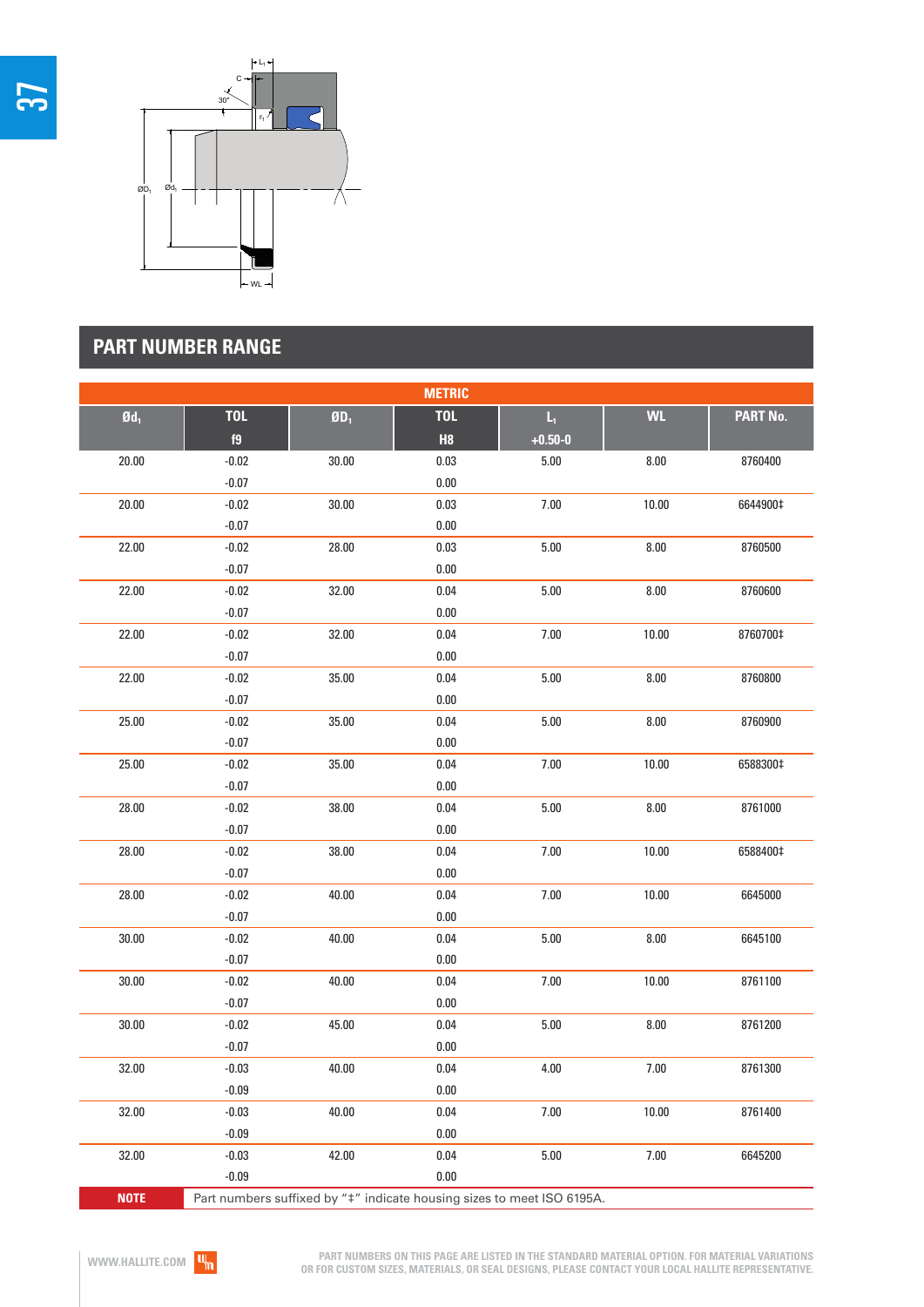



|                   |            |                       | <b>METRIC</b> |                                                                        |           |                 |
|-------------------|------------|-----------------------|---------------|------------------------------------------------------------------------|-----------|-----------------|
| $\mathfrak{gd}_1$ | <b>TOL</b> | ${\bf \textsf{0D}}_1$ | <b>TOL</b>    | $\mathsf{L}_\mathrm{t}$                                                | <b>WL</b> | <b>PART No.</b> |
|                   | f9         |                       | H8            | $+0.50 - 0$                                                            |           |                 |
| 32.00             | $-0.03$    | 42.00                 | $0.04\,$      | 7.00                                                                   | 10.00     | 6588500‡        |
|                   | $-0.09$    |                       | $0.00\,$      |                                                                        |           |                 |
| 32.00             | $-0.03$    | 45.00                 | $0.04\,$      | 5.00                                                                   | $8.00\,$  | 6645300         |
|                   | $-0.09$    |                       | $0.00\,$      |                                                                        |           |                 |
| 35.00             | $-0.03$    | 45.00                 | $0.04\,$      | $5.00$                                                                 | 7.00      | 8761500         |
|                   | $-0.09$    |                       | $0.00\,$      |                                                                        |           |                 |
| 35.00             | $-0.03$    | 45.00                 | $0.04\,$      | 7.00                                                                   | 10.00     | 6645400         |
|                   | $-0.09$    |                       | $0.00\,$      |                                                                        |           |                 |
| 35.00             | $-0.03$    | 47.00                 | $0.04\,$      | 7.00                                                                   | 10.00     | 8761600         |
|                   | $-0.09$    |                       | $0.00\,$      |                                                                        |           |                 |
| 36.00             | $-0.03$    | 45.00                 | $0.04\,$      | 7.00                                                                   | 10.00     | 8761700         |
|                   | $-0.09$    |                       | $0.00\,$      |                                                                        |           |                 |
| 36.00             | $-0.03$    | 46.00                 | $0.04\,$      | $5.00$                                                                 | 7.00      | 8761800         |
|                   | $-0.09$    |                       | $0.00\,$      |                                                                        |           |                 |
| 36.00             | $-0.03$    | 46.00                 | $0.04\,$      | 7.00                                                                   | 10.00     | 6588600‡        |
|                   | $-0.09$    |                       | 0.00          |                                                                        |           |                 |
| 40.00             | $-0.03$    | 50.00                 | $0.04\,$      | $5.00$                                                                 | 8.00      | 6645500         |
|                   | $-0.09$    |                       | $0.00\,$      |                                                                        |           |                 |
| 40.00             | $-0.03$    | 50.00                 | $0.04\,$      | 7.00                                                                   | 10.00     | 6588700‡        |
|                   | $-0.09$    |                       | $0.00\,$      |                                                                        |           |                 |
| 40.00             | $-0.03$    | 52.00                 | $0.05\,$      | $5.00$                                                                 | 8.00      | 8761900         |
|                   | $-0.09$    |                       | $0.00\,$      |                                                                        |           |                 |
| 42.00             | $-0.03$    | 52.00                 | $0.05\,$      | 7.00                                                                   | 10.00     | 8762000         |
|                   | $-0.09$    |                       | $0.00\,$      |                                                                        |           |                 |
| 45.00             | $-0.03$    | 55.00                 | $0.05\,$      | 5.00                                                                   | 7.00      | 8762100         |
|                   | $-0.09$    |                       | $0.00\,$      |                                                                        |           |                 |
| 45.00             | $-0.03$    | 55.00                 | $0.05\,$      | 7.00                                                                   | 10.00     | 6588800‡        |
|                   | $-0.09$    |                       | $0.00\,$      |                                                                        |           |                 |
| 45.00             | $-0.03$    | 60.00                 | 0.05          | 7.00                                                                   | 10.00     | 6645600         |
|                   | $-0.09$    |                       | 0.00          |                                                                        |           |                 |
| 50.00             | $-0.03$    | 56.00                 | $0.05\,$      | $5.00\,$                                                               | $7.00$    | 6645700         |
|                   | $-0.09$    |                       | 0.00          |                                                                        |           |                 |
| 50.00             | $-0.03$    | 60.00                 | 0.05          | 5.00                                                                   | 7.00      | 6688500         |
|                   | $-0.09$    |                       | 0.00          |                                                                        |           |                 |
| <b>NOTE</b>       |            |                       |               | Part numbers suffixed by "#" indicate housing sizes to meet ISO 6195A. |           |                 |

**PART NUMBERS ON THIS PAGE ARE LISTED IN THE STANDARD MATERIAL OPTION. FOR MATERIAL VARIATIONS OR FOR CUSTOM SIZES, MATERIALS, OR SEAL DESIGNS, PLEASE CONTACT YOUR LOCAL HALLITE REPRESENTATIVE.**

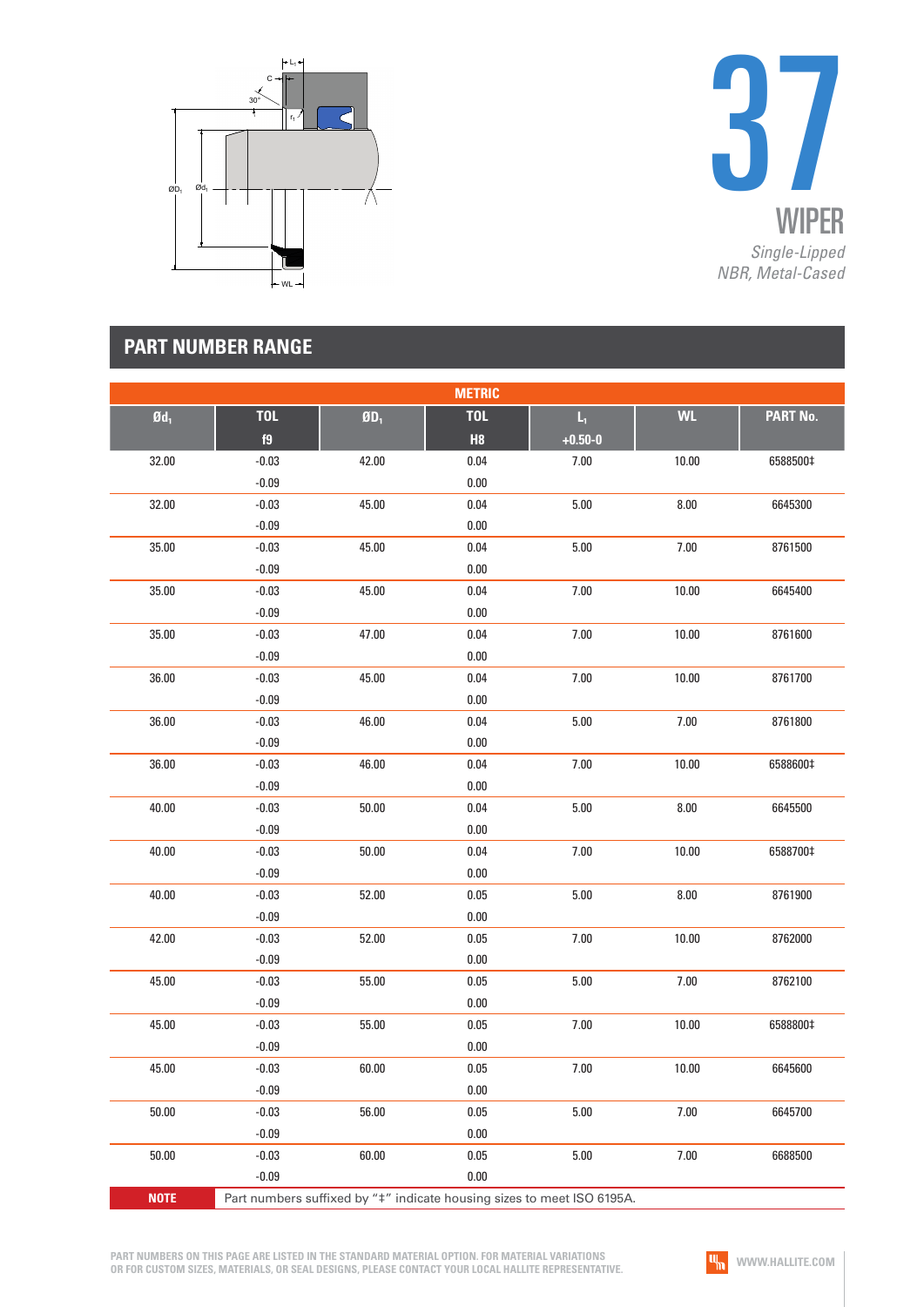



| <b>METRIC</b>     |            |                                                                                   |            |                         |           |          |
|-------------------|------------|-----------------------------------------------------------------------------------|------------|-------------------------|-----------|----------|
| $\mathfrak{gd}_1$ | <b>TOL</b> | $\boldsymbol{0}\boldsymbol{0}_1$                                                  | <b>TOL</b> | $\mathsf{L}_\mathrm{I}$ | <b>WL</b> | PART No. |
|                   | f9         |                                                                                   | H8         | $+0.50 - 0$             |           |          |
| 50.00             | $-0.03$    | 60.00                                                                             | $0.05\,$   | 7.00                    | 10.00     | 6588900‡ |
|                   | $-0.09$    |                                                                                   | 0.00       |                         |           |          |
| 50.00             | $-0.03$    | 65.00                                                                             | $0.05\,$   | 7.00                    | 10.00     | 8762200  |
|                   | $-0.09$    |                                                                                   | $0.00\,$   |                         |           |          |
| 52.00             | $-0.03$    | 62.00                                                                             | 0.05       | 7.00                    | 10.00     | 8762300  |
|                   | $-0.10$    |                                                                                   | $0.00\,$   |                         |           |          |
| 55.00             | $-0.03$    | 63.00                                                                             | 0.05       | 7.00                    | 10.00     | 8762400  |
|                   | $-0.10$    |                                                                                   | 0.00       |                         |           |          |
| 55.00             | $-0.03$    | 65.00                                                                             | 0.05       | $5.00$                  | $7.00\,$  | 8762500  |
|                   | $-0.10$    |                                                                                   | $0.00\,$   |                         |           |          |
| 55.00             | $-0.03$    | 65.00                                                                             | 0.05       | 7.00                    | 10.00     | 6645800  |
|                   | $-0.10$    |                                                                                   | $0.00\,$   |                         |           |          |
| 56.00             | $-0.03$    | 66.00                                                                             | 0.05       | 5.00                    | $8.00\,$  | 8762600  |
|                   | $-0.10$    |                                                                                   | $0.00\,$   |                         |           |          |
| 56.00             | $-0.03$    | 66.00                                                                             | $0.05\,$   | 7.00                    | 10.00     | 6589000‡ |
|                   | $-0.10$    |                                                                                   | $0.00\,$   |                         |           |          |
| 60.00             | $-0.03$    | 70.00                                                                             | $0.05\,$   | $5.00$                  | $7.00\,$  | 8762700  |
|                   | $-0.10$    |                                                                                   | $0.00\,$   |                         |           |          |
| 60.00             | $-0.03$    | 70.00                                                                             | $0.05\,$   | 7.00                    | 10.00     | 6645900  |
|                   | $-0.10$    |                                                                                   | $0.00\,$   |                         |           |          |
| 60.00             | $-0.03$    | 74.00                                                                             | $0.05\,$   | $5.00$                  | $8.00\,$  | 8762800  |
|                   | $-0.10$    |                                                                                   | $0.00\,$   |                         |           |          |
| 60.00             | $-0.03$    | 75.00                                                                             | $0.05\,$   | $7.00$                  | 10.00     | 8762900  |
|                   | $-0.10$    |                                                                                   | $0.00\,$   |                         |           |          |
| 60.00             | $-0.03$    | 80.00                                                                             | 0.05       | 7.00                    | 10.00     | 8763000  |
|                   | $-0.10$    |                                                                                   | $0.00\,$   |                         |           |          |
| 63.00             | $-0.03$    | 73.00                                                                             | $0.05\,$   | $7.00$                  | 10.00     | 6589100‡ |
|                   | $-0.10$    |                                                                                   | $0.00\,$   |                         |           |          |
| 63.00             | $-0.03$    | 75.00                                                                             | 0.05       | 7.00                    | 10.00     | 6646000  |
|                   | $-0.10$    |                                                                                   | 0.00       |                         |           |          |
| 65.00             | $-0.03$    | 75.00                                                                             | $0.05\,$   | 5.00                    | 7.00      | 8763100  |
|                   | $-0.10$    |                                                                                   | 0.00       |                         |           |          |
| 65.00             | $-0.03$    | 75.00                                                                             | 0.05       | $7.00$                  | 10.00     | 6646100  |
|                   | $-0.10$    |                                                                                   | 0.00       |                         |           |          |
| <b>NOTE</b>       |            | Part numbers suffixed by " <sup>+"</sup> indicate bousing sizes to meet ISO 6195A |            |                         |           |          |

Part numbers suffixed by " $\ddagger$ " indicate housing sizes to meet ISO 6195A.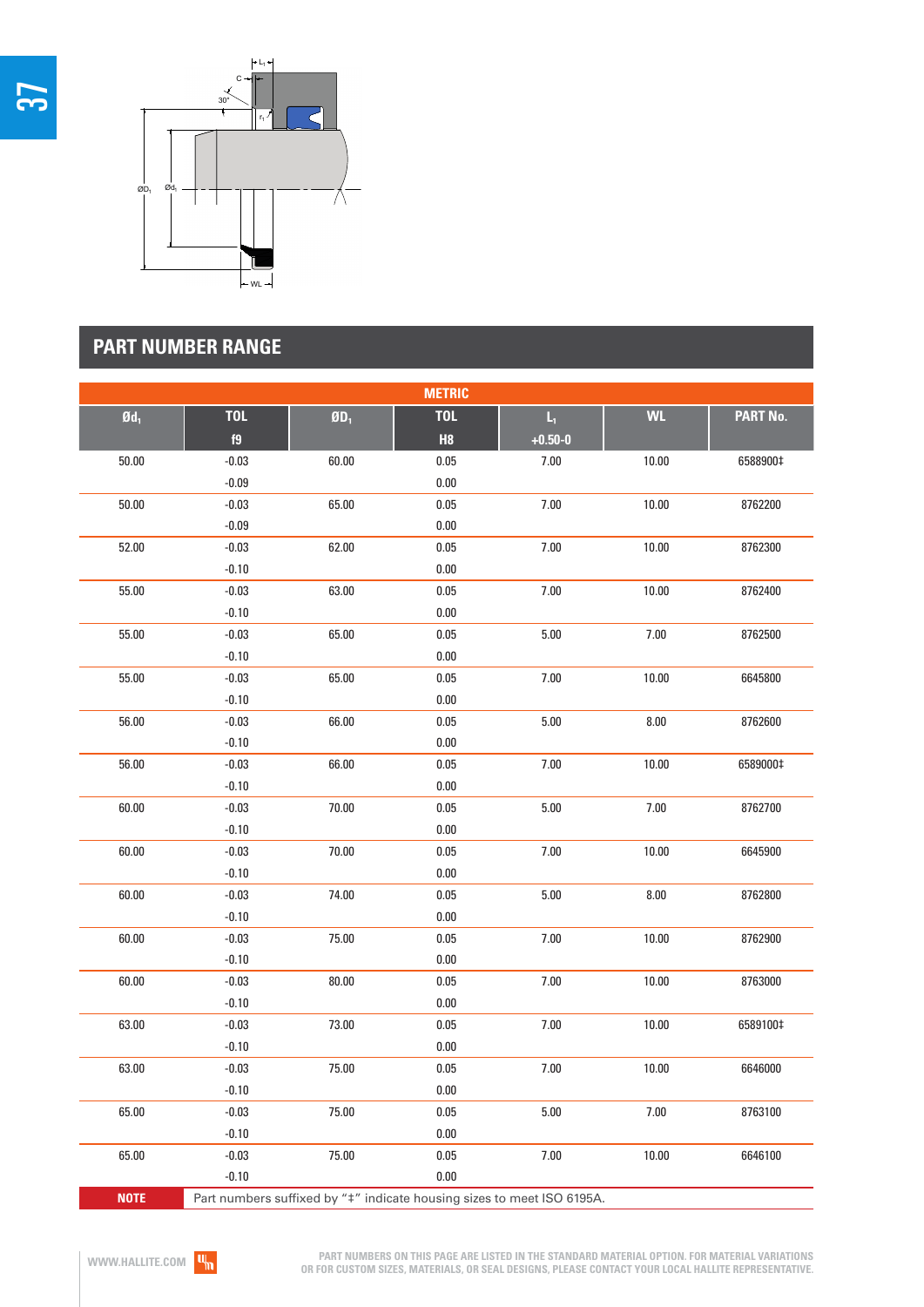



| <b>METRIC</b>     |            |                                  |            |                                                                        |           |                 |
|-------------------|------------|----------------------------------|------------|------------------------------------------------------------------------|-----------|-----------------|
| $\mathfrak{gd}_1$ | <b>TOL</b> | $\boldsymbol{0}\boldsymbol{0}_1$ | <b>TOL</b> | $L_1$                                                                  | <b>WL</b> | <b>PART No.</b> |
|                   | f9         |                                  | H8         | $+0.50 - 0$                                                            |           |                 |
| 70.00             | $-0.03$    | 80.00                            | 0.05       | $5.00$                                                                 | $7.00$    | 8763200         |
|                   | $-0.10$    |                                  | $0.00\,$   |                                                                        |           |                 |
| 70.00             | $-0.03$    | 80.00                            | 0.05       | 7.00                                                                   | 10.00     | 6589200‡        |
|                   | $-0.10$    |                                  | $0.00\,$   |                                                                        |           |                 |
| 75.00             | $-0.03$    | 85.00                            | $0.05\,$   | 7.00                                                                   | 10.00     | 8763300         |
|                   | $-0.10$    |                                  | $0.00\,$   |                                                                        |           |                 |
| 80.00             | $-0.03$    | 90.00                            | $0.05\,$   | 7.00                                                                   | 10.00     | 6589300‡        |
|                   | $-0.10$    |                                  | $0.00\,$   |                                                                        |           |                 |
| 85.00             | $-0.04$    | 95.00                            | 0.05       | 7.00                                                                   | 10.00     | 8763400         |
|                   | $-0.12$    |                                  | $0.00\,$   |                                                                        |           |                 |
| 90.00             | $-0.04$    | 100.00                           | $0.05\,$   | $5.00$                                                                 | 7.00      | 8763500         |
|                   | $-0.12$    |                                  | $0.00\,$   |                                                                        |           |                 |
| 90.00             | $-0.04$    | 100.00                           | $0.05\,$   | 7.00                                                                   | 10.00     | 6589400‡        |
|                   | $-0.12$    |                                  | $0.00\,$   |                                                                        |           |                 |
| 95.00             | $-0.04$    | 105.00                           | $0.05\,$   | 7.00                                                                   | 10.00     | 8763600         |
|                   | $-0.12$    |                                  | $0.00\,$   |                                                                        |           |                 |
| 100.00            | $-0.04$    | 110.00                           | $0.05\,$   | $5.00$                                                                 | 8.00      | 8763700         |
|                   | $-0.12$    |                                  | $0.00\,$   |                                                                        |           |                 |
| 100.00            | $-0.04$    | 110.00                           | $0.05\,$   | 7.00                                                                   | 10.00     | 8763800         |
|                   | $-0.12$    |                                  | $0.00\,$   |                                                                        |           |                 |
| 100.00            | $-0.04$    | 115.00                           | $0.05\,$   | 8.00                                                                   | 10.00     | 8763900         |
|                   | $-0.12$    |                                  | $0.00\,$   |                                                                        |           |                 |
| 105.00            | $-0.04$    | 115.00                           | $0.05\,$   | 7.00                                                                   | 10.00     | 8764000         |
|                   | $-0.12$    |                                  | $0.00\,$   |                                                                        |           |                 |
| 110.00            | $-0.04$    | 120.00                           | $0.05\,$   | 7.00                                                                   | 10.00     | 8764100         |
|                   | $-0.12$    |                                  | $0.00\,$   |                                                                        |           |                 |
| 115.00            | $-0.04$    | 125.00                           | $0.06\,$   | 7.00                                                                   | 10.00     | 8764200         |
|                   | $-0.12$    |                                  | $0.00\,$   |                                                                        |           |                 |
| 120.00            | $-0.04$    | 130.00                           | 0.06       | 7.00                                                                   | 10.00     | 8764300         |
|                   | $-0.12$    |                                  | 0.00       |                                                                        |           |                 |
| 125.00            | $-0.04$    | 140.00                           | 0.06       | 9.00                                                                   | 12.00     | 6589700‡        |
|                   | $-0.14$    |                                  | 0.00       |                                                                        |           |                 |
| 130.00            | $-0.04$    | 145.00                           | 0.06       | 9.00                                                                   | 12.00     | 8764400         |
|                   | $-0.14$    |                                  | 0.00       |                                                                        |           |                 |
| <b>NOTE</b>       |            |                                  |            | Part numbers suffixed by "#" indicate housing sizes to meet ISO 6195A. |           |                 |

**PART NUMBERS ON THIS PAGE ARE LISTED IN THE STANDARD MATERIAL OPTION. FOR MATERIAL VARIATIONS OR FOR CUSTOM SIZES, MATERIALS, OR SEAL DESIGNS, PLEASE CONTACT YOUR LOCAL HALLITE REPRESENTATIVE.**